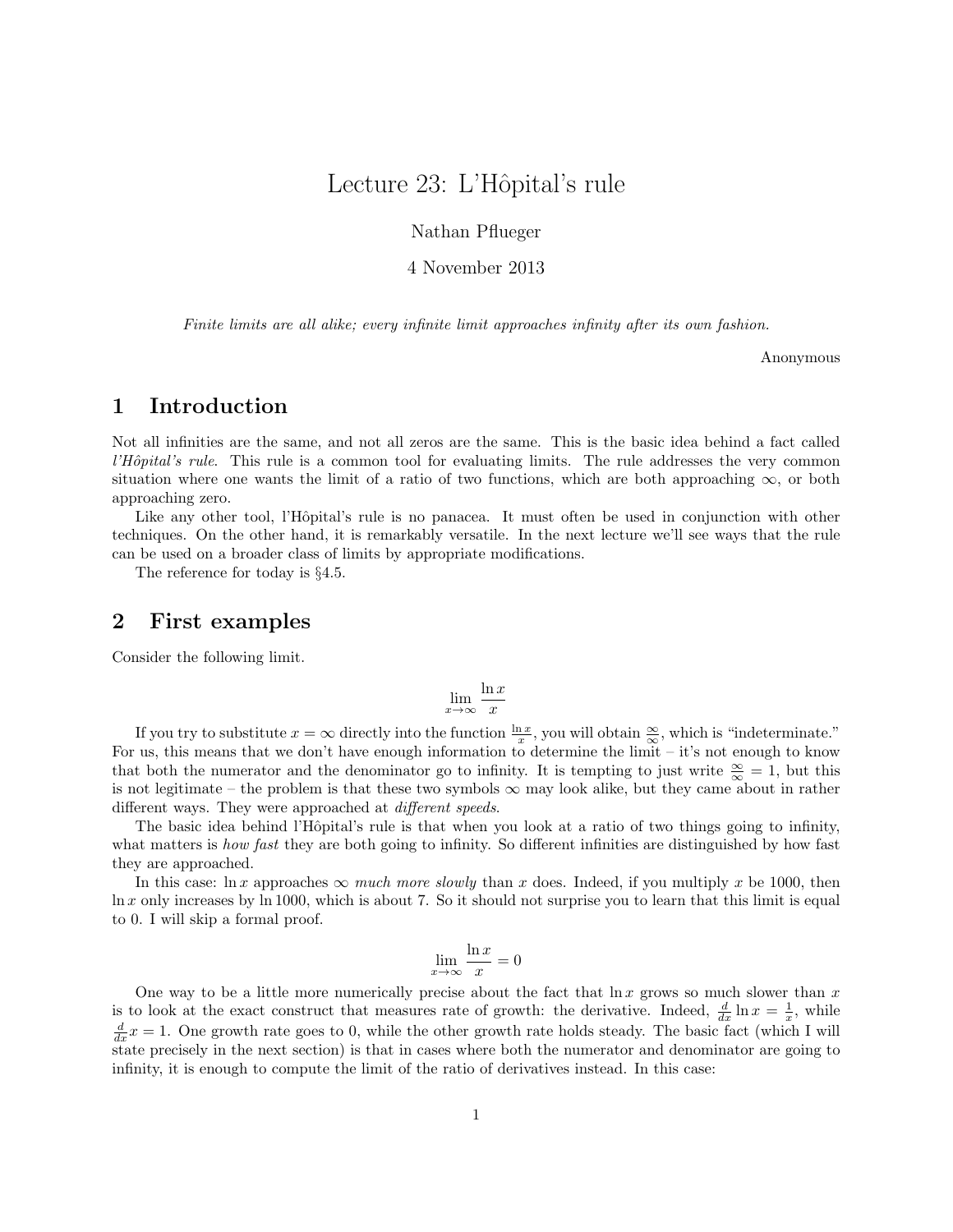$$
\lim_{x \to \infty} \frac{\ln x}{x} = \lim_{x \to \infty} \frac{1/x}{1}
$$

$$
= 0
$$

Consider a second, somewhat different sort of example.

$$
\lim_{x \to 0} \frac{e^x - 1}{x}
$$

This limit is hard to compute for a different reason: both the numerator and the denominator are going to 0. But the idea is exactly the same: study *how fast* the numerator and the denominator are going to 0. It will turn out that in this case as well, a simple way to evaluate this limit is to instead compute the limit of the ratio of the derivatives. I'll state the precise rule that permits this in the next section.

$$
\lim_{x \to 0} \frac{e^x - 1}{x} = \lim_{x \to 0} \frac{(e^x + 1)'}{(x)'}\n= \lim_{x \to 0} \frac{e^x}{1}\n= 1
$$

Aside: the example above it really pretty backwards, since you may notice that this limit is nothing but the *definition* of the derivative of  $e^x$  at  $x = 0$ . So to use knowledge of the derivative function to compute this limit is kind of like writing out a  $12 \times 12$  multiplication table by hand so that you can look up 2  $\cdot$  3 on it. Still, it's an easy illustration of why l'Hôpital's rule is plausible, and actually hints at one way to prove it.

#### 3 Statement of the rule, and warnings

The following is the main fact of this lecture. I will not give a proof of it, so you will need to memorize it and use it as a black box.

**Theorem 3.1** (L'Hôpital's rule). Suppose that  $\lim_{x\to c} f(x) = \lim_{x\to c} g(x) = 0$  or  $\lim_{x\to c} f(x) = \lim_{x\to c} g(x) = \infty$ . Then:

$$
\lim_{x \to c} \frac{f(x)}{g(x)} = \lim_{x \to c} \frac{f'(x)}{g'(x)}
$$

provided that the limit on the right exists.

In this statement:

- The symbol c can stand for an honest real number, and also for  $\infty$  or  $-\infty$ .
- The same statement holds if you replace all the limits  $\lim_{x\to c}$  are replaced with one-sided limits  $\lim_{x\to c^+}$  or lim  $x \rightarrow c$ .

This rule is named after Guillaume de l'Hôpital, who wrote the first systematic textbook on differential calculus (called Analyse des Infiniment Petits pour l'Intelligence des Lignes Courbes; roughly "Analysis of the infinitely small for knowledge about curves") in 1696, in which this rule appeared. The rule was not discovered by l'Hôpital himself, but probably by John Bernoulli (with whom l'Hôpital corresponded extensively). There is an urban legend among mathematicians that l'Hôpital was a rich landowner who paid the Bernoulli brothers for their mathematical work and published it under his own name, but this appears to be a exaggeration. Indeed, l'Hôpital specifically thanks the Bernoulli brothers for their help in the book, and he certainly didn't give the rule his own name himself.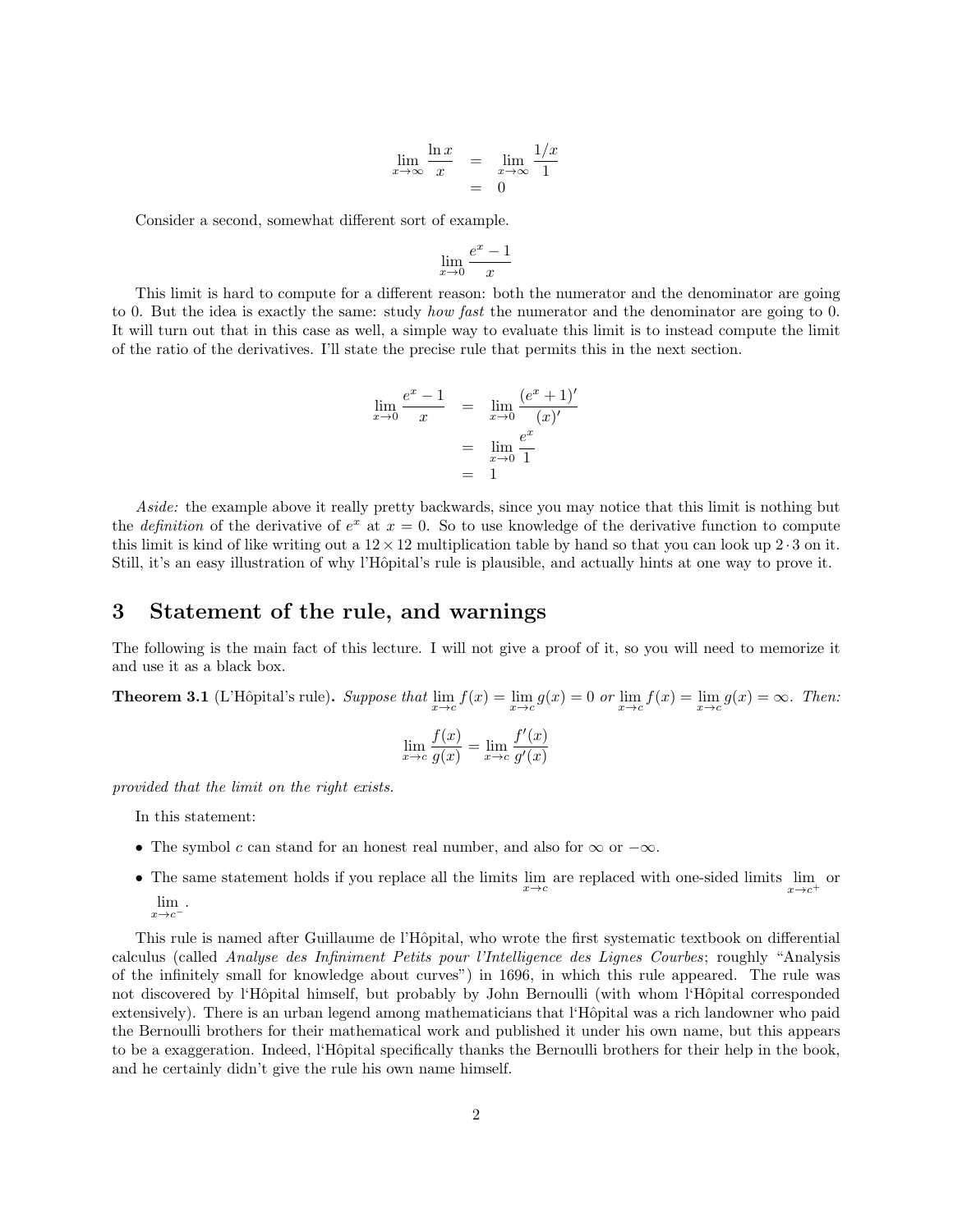#### Warnings:

- 1. Make sure that the numerator and denominator actually do both go to 0 (or to infinity) before applying l'Hôpital's rule.
- 2. The last part of this statement is sometimes important: if the limit  $\lim_{x\to c}\frac{f'(x)}{q'(x)}$  $\frac{f(x)}{g'(x)}$  does not exist, that does

**not** necessarily mean that the limit  $\lim_{x \to c} \frac{f(x)}{q(x)}$  $\frac{g(x)}{g(x)}$  does not exist. For example, think about the situation  $f(x) = (x - \cos x)$  and  $g(x) = x$  (this is on your homework). However, if the limit of  $f'(x)/g'(x)$  exists, that does guarantee that the limit of  $f(x)/g(x)$  exists. In short: if you compute a limit successfully with the rule, great! If not, it's possible that you need to try something else.

Despite these warnings, this rule is actually quite versatile. We'll see in the next lecture some ways it can be used for every broader sorts of situations.

### 4 Examples

I will show how to use l'Hˆopital's rule to solve the following limits. You should of course (as usual) try to evaluate them all yourself before reading the solutions.

1. 
$$
\lim_{x \to \infty} \frac{\ln x}{\sqrt[12]{x}}
$$
  
\n2. 
$$
\lim_{x \to 0} \frac{e^x - e^{-x}}{\sin x}
$$
  
\n3. 
$$
\lim_{x \to 0} \frac{e^x + e^{-x}}{\cos x}
$$
  
\n4. 
$$
\lim_{x \to 0} \frac{\sin x}{\cos x}
$$
  
\n5. 
$$
\lim_{x \to 1} \frac{\cos(\frac{\pi}{2}x)}{\sqrt{x} - 1}
$$
  
\n6. 
$$
\lim_{x \to \infty} \frac{e^x}{x^4}
$$
  
\n7. 
$$
\lim_{x \to \infty} \frac{\ln(\ln x)}{\sqrt{x}}
$$
  
\n8. 
$$
\lim_{x \to 0} \frac{x^3}{x - \tan^{-1} x}
$$
  
\n9. 
$$
\lim_{x \to \pi} \frac{\sin x + x - \pi}{(x - \pi)^3}
$$
  
\n10. 
$$
\lim_{x \to 0} \frac{e^x - 1 - x}{x^2}
$$

Remember, as always, that there is no clear-cut procedure for any of these problems; you will have to learn from experience when different tools are most useful. I summarize some useful heuristics in the next section, but you should not regard these as universal laws.

Solutions.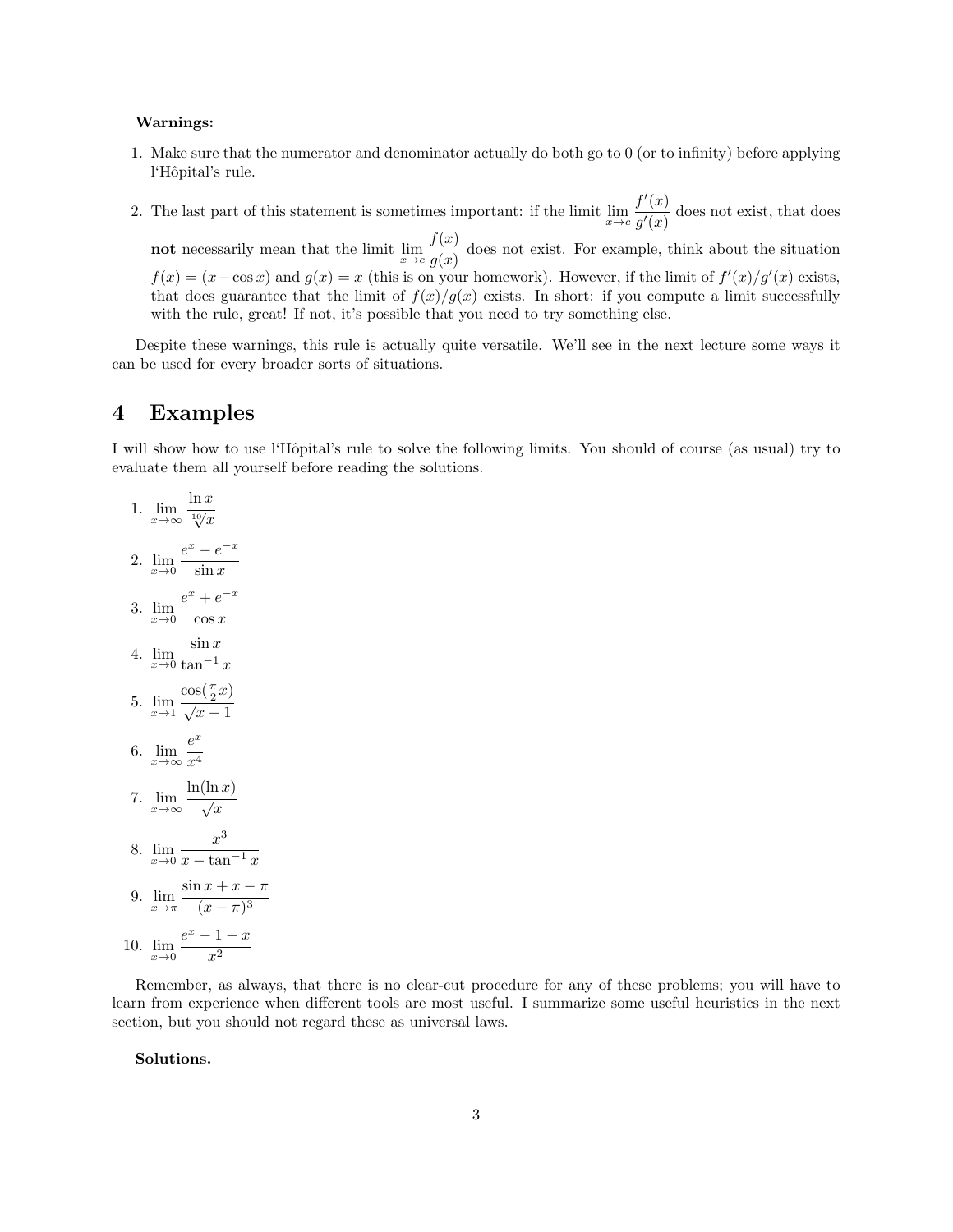1. Both the numerator and denominator in  $\lim_{x\to\infty} \frac{\ln x}{\sqrt[10]{x}}$  go to  $\infty$  as  $x\to\infty$ . So we can differentiate both and take the limit.

$$
\lim_{x \to \infty} \frac{\ln x}{\sqrt[10]{x}} = \lim_{x \to \infty} \frac{1/x}{\frac{1}{10}x^{-9/10}}
$$

$$
= \lim_{x \to \infty} \frac{10}{x^{1/10}}
$$

$$
= \frac{10}{\infty}
$$

$$
= 0
$$

So this limit is  $\boxed{0}$ . Notice in the second line how useful it was to simplify the expression judiciously before proceeding: by moving all of the x factors to the denominator, it was possible to evaluate the limit easily.

Note also in this example that this shows  $\ln x$  grows much more slowly than even the tenth root of x. Indeed, one fact that we will see over and over is that  $\ln x$  is a truly slow function.

2. Both the numerator and the denominator of  $\lim_{x\to 0} \frac{e^x - e^{-x}}{\sin x}$  $\frac{c}{\sin x}$  go to 0 as  $x \to 0$ , so we can differentiate them both and proceed.

$$
\lim_{x \to 0} \frac{e^x - e^{-x}}{\sin x} = \lim_{x \to 0} \frac{e^x - (-e^{-x})}{\cos x}
$$

$$
= \lim_{x \to 0} \frac{e^x + e^{-x}}{\cos x}
$$

$$
= 2
$$

So this limit equals  $2$ .

3. The limit  $\lim_{x \to 0} \frac{e^x + e^{-x}}{\cos x}$  $\frac{1}{\cos x}$  can be evaluated by direct substitution (in fact, we already did it at the end of the last problem): it is  $|2|$ .

Notice that you should not just blindly apply l'Hôpital's rule to any limit. You must check first whether it really is giving an indeterminate form 0/0 or  $\infty/\infty$ .

4. Both the numerator and the denominator of  $\lim_{x\to 0} \frac{\sin x}{\tan^{-1}}$  $\frac{\sin x}{\tan^{-1} x}$  go to 0. So differentiate them both.

$$
\lim_{x \to 0} \frac{\sin x}{\tan^{-1} x} = \lim_{x \to 0} \frac{\cos x}{\frac{1}{1 + x^2}}
$$
  
= 
$$
\lim_{x \to 0} \cos x (1 + x^2)
$$
  
= 
$$
1 \cdot (1 + 0)
$$
  
= 1

So this limit is  $\boxed{1}$ .

5. The limit  $\lim_{x\to 1}$  $\frac{\cos(\frac{\pi}{2}x)}{\sqrt{x}-1}$  is in the indeterminate form 0/0, so differentiate the numerator and the denominator.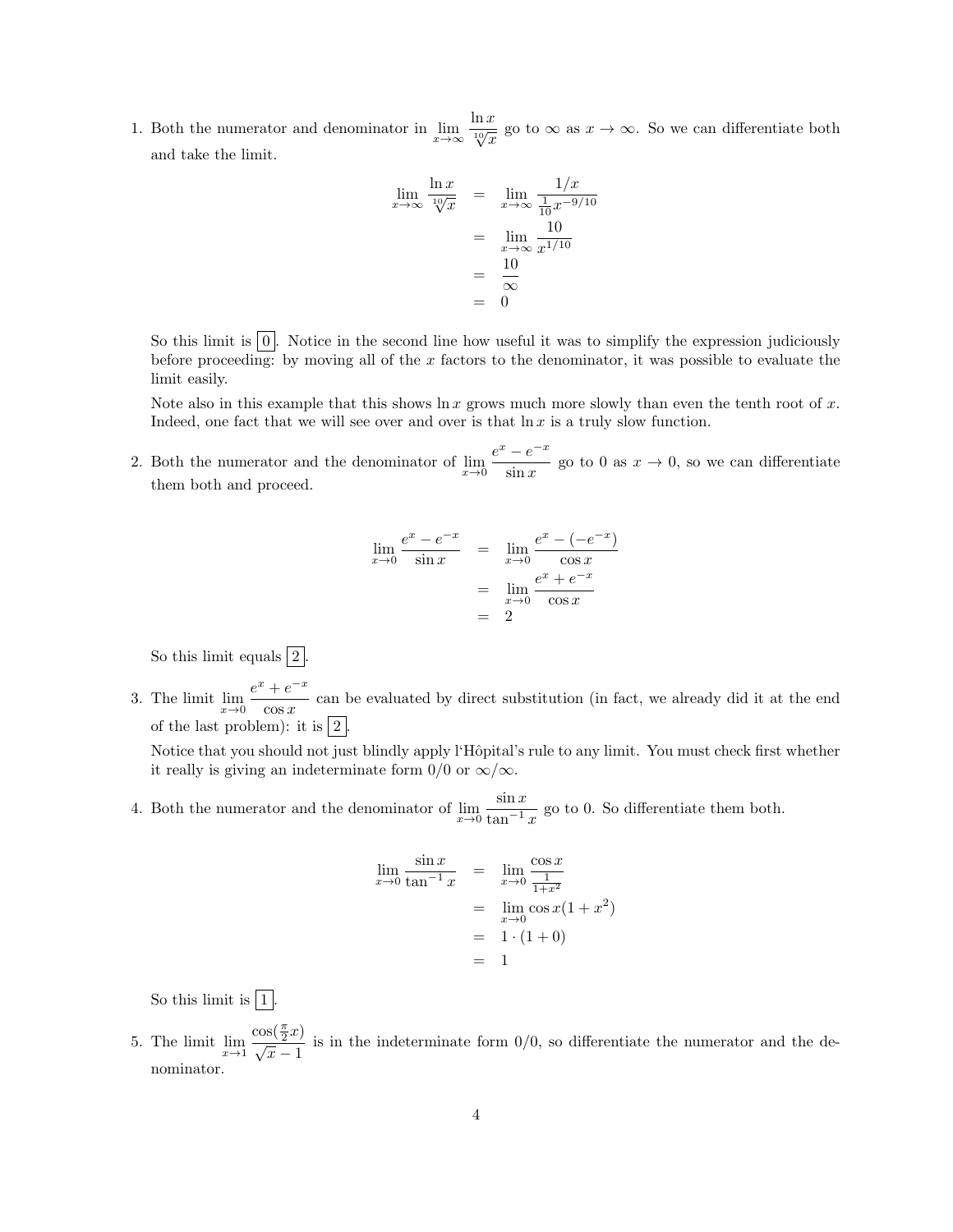$$
\lim_{x \to 1} \frac{\cos(\frac{\pi}{2}x)}{\sqrt{x} - 1} = \lim_{x \to 1} \frac{-\sin(\frac{\pi}{2}x) \cdot \frac{\pi}{2}}{\frac{1}{2\sqrt{x}}}
$$

$$
= \lim_{x \to 1} \left( -\sin(\frac{\pi}{2}x) \cdot \frac{\pi}{2} \cdot 2\sqrt{x} \right)
$$

$$
= -1 \cdot \frac{\pi}{2} \cdot 2\sqrt{1}
$$

$$
= -\pi
$$

So the limit is  $\boxed{-\pi}$ .

6. The limit  $\lim_{x \to \infty} \frac{e^x}{x^4}$  $\frac{c}{x^4}$  gives the indeterminate form  $\infty/\infty$ . In this case, you will actually need to apply l'Hôpital several times in a row; each step will make the limit you are trying to evaluate very slightly simpler, until eventually you reach a limit that can be evaluated by direct substitution.

$$
\lim_{x \to \infty} \frac{e^x}{x^4} = \lim_{x \to \infty} \frac{e^x}{4x^3}
$$
\n
$$
= \lim_{x \to \infty} \frac{e^x}{4 \cdot 3x^2}
$$
\n
$$
= \lim_{x \to \infty} \frac{e^x}{4 \cdot 3 \cdot 2x}
$$
\n
$$
= \lim_{x \to \infty} \frac{e^x}{4 \cdot 3 \cdot 2}
$$
\n
$$
= \frac{\infty}{4 \cdot 3 \cdot 2}
$$
\n
$$
= \infty
$$

Note that in each line of this argument, the numerator and the denominator both were functions that go to  $\infty$  as  $x \to \infty$ . It is very important that you always check to make sure this is so before going forward with another differentiation.

- So this limit is  $\boxed{\infty}$ . In works:  $e^x$  grows much faster than  $x^4$ . In fact, the argument above should convince you that  $e^x$  also grows faster than  $x^5, x^6$  or indeed  $x^{1000}$ , since in all cases l'Hôpital's rule can simply be applied many times in a row. If you do not see why, try this out for yourself, by evaluating the limits  $\lim_{x\to\infty} \frac{e^x}{x^5}$  $\frac{e^x}{x^5}$  and  $\lim_{x \to \infty} \frac{e^x}{x^6}$  $\frac{6}{x^6}$ ; the pattern should become clear.
- 7. Both the numerator and denominator go to  $\infty$ , so we can apply l'Hôpital's rule. The tricky part of this example is computing the derivative of the numerator (with a careful use of the chain rule), and noticing that an appropriate simplification makes the problem easy after that point. Here is the argument.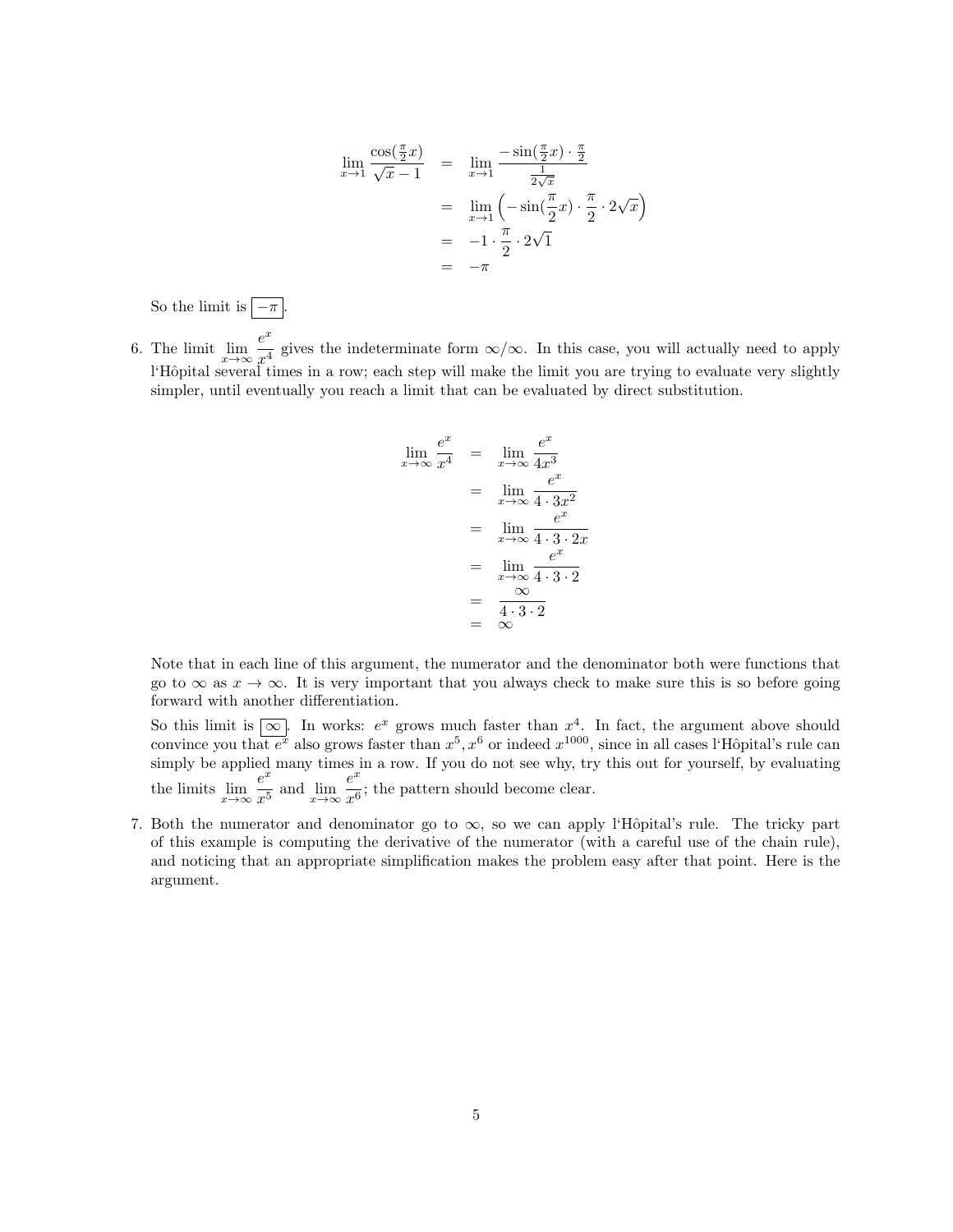$$
\lim_{x \to \infty} \frac{\ln(\ln x)}{\sqrt{x}} = \lim_{x \to \infty} \frac{\frac{1}{\ln x} \cdot \frac{d}{dx} \ln x}{\frac{1}{2\sqrt{x}}}
$$

$$
= \lim_{x \to \infty} \frac{\frac{1}{\ln x} \cdot \frac{1}{x}}{\frac{1}{2\sqrt{x}}}
$$

$$
= \lim_{x \to \infty} \frac{2\sqrt{x}}{x \ln x}
$$

$$
= \lim_{x \to \infty} \frac{2}{\sqrt{x} \cdot \ln x}
$$

$$
= \frac{1}{\infty}
$$

$$
= 0
$$

In the fourth line, the key insight for the simplification was that  $\frac{\sqrt{x}}{x} = \frac{1}{\sqrt{x}}$ . 8. Both the top and bottom go to 0 in this case. Therefore:

$$
\lim_{x \to 0} \frac{x^3}{x - \tan^{-1} x} = \lim_{x \to 0} \frac{3x^2}{1 - \frac{1}{1 + x^2}}
$$

At this stage, the top and bottom still go to 0, and you could differentiate a second time. However, in this case it's quicker just to begin simplifying the expression now, to put it into a tractable form.

$$
\lim_{x \to 0} \frac{x^3}{x - \tan^{-1} x} = \lim_{x \to 0} \frac{3x^2}{1 - \frac{1}{1 + x^2}}
$$
  
= 
$$
\lim_{x \to 0} \frac{3x^2}{\frac{(1 + x^2) - 1}{1 + x^2}}
$$
  
= 
$$
\lim_{x \to 0} \frac{3x^2 (1 + x^2)}{x^2}
$$
  
= 
$$
\lim_{x \to 0} 3(1 + x^2)
$$
  
= 3

9. This example can be solved by applying l'Hôpital's rule three times in a row. In each case, the numerator and denominator both go to 0.

$$
\lim_{x \to \pi} \frac{\sin x + x - \pi}{(x - \pi)^3} = \lim_{x \to \pi} \frac{\cos x + 1}{3(x - \pi)^2}
$$
  
= 
$$
\lim_{x \to \pi} \frac{-\sin x}{3 \cdot 2(x - \pi)}
$$
  
= 
$$
\lim_{x \to \pi} \frac{-\cos x}{3 \cdot 2}
$$
  
= 
$$
\frac{-(-1)}{6}
$$
  
= 1/6